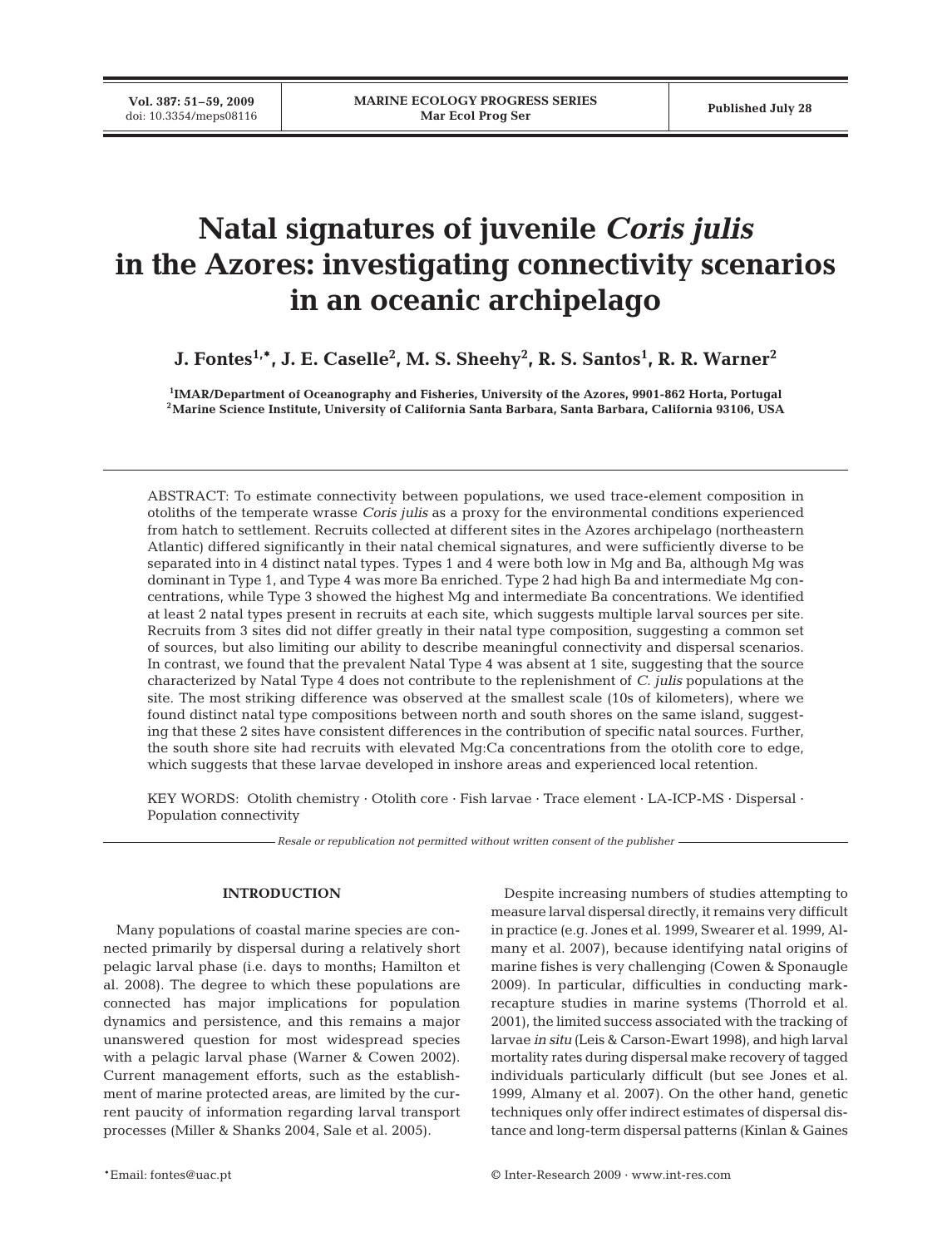2003). Fortunately, in some cases, the varying physical and chemical characteristics of ambient seawater are reflected in the larval otolith (structures in the inner ears of fishes composed of a calcium carbonate/protein matrix) and are preserved in its structure, forming a permanent record of past environmental conditions experienced by the individual (Campana & Neilson 1985, Thorrold et al. 1997). Over the past 2 decades several authors have found evidence that larvae growing up in different water masses are likely to produce otoliths of distinct elemental composition (e.g. Swearer et al. 1999, DiBacco & Levin 2000, Thorrold et al. 2001, Forrester & Swearer 2002, Miller & Shanks 2004). Such variations in trace-element compositions of fish otoliths (elemental fingerprints) have been used both to discriminate commercial fish stocks (Campana et al. 1994, Fowler et al. 2005) and to infer migration pathways and environmental conditions experienced by fishes (Thorrold et al. 1997, Jones et al. 1999, Swearer et al. 1999, Secor et al. 2001, Warner et al. 2005, Hamilton et al. 2008, Standish et al. 2008). Emerging work analyzing the otoliths from larval fish sampled prior to dispersal has documented unique elemental signatures among natal sites (Warner et al. 2005, Ruttenberg & Warner 2006, Standish 2007), demonstrating that otolith elemental signatures have the potential to discriminate the geographic origin of fish, particularly when an atlas of natal otolith chemistry is available (Ruttenberg et al. 2008). When the collection of pre-pelagic larval otoliths is not feasible, it is still possible to compare the elemental signatures at the otolith core of a series of recruits collected across a broad geographic region. This core is formed during the earliest life stage of juvenile fish, and thus a collection of individuals has the potential to characterize the diversity of geographic origins; however, it is very difficult to assign the recruits to a specific geographic location. More importantly, the spatial pattern produced from this analysis can provide information about the extent of mixture among locations and the degree to which different populations receive recruits from different sources (FitzGerald et al. 2004, Ashford et al. 2006, Standish et al. 2008). Such records from fish collected in different areas may yield information about the relative distances larvae have dispersed (Miller & Shanks 2004).

In the present study, we examined natal elemental signatures in the otolith cores of recruit rainbow wrasse *Coris julis* to investigate population connectivity/ isolation scenarios in the Azores archipelago. In particular, we analyzed otoliths of recruits from different locations, islands, and offshore reefs throughout the region, and we grouped elemental concentrations at the core to classify distinct natal elemental signature types. We also analyzed the elemental composition from the otolith core to the edge in order to infer shared/similar environments during larval dispersal.

#### **MATERIALS AND METHODS**

**Study area and species.** The Azores archipelago, in the northeastern Atlantic (bounded by 37 and 40° N, 25 and 32° W), is composed of 9 volcanic islands and several islets, as well as offshore reefs and seamounts (Fig. 1). Shallow habitat is limited, and the surrounding water is deep. Most of the island shores are exposed, except for some small bays and harbors. Oceanography is influenced by the Gulf Stream, and its southeastern branch generates the eastward-flowing Azores Current (Klein & Siedler 1989). In general, productivity is low, but localized upwelling associated with island slopes and seamounts can enhance local production (Monteiro et al. 1996, Bashmachnikov et al. 2004, Morato et al. 2008). Sea surface temperature and chlorophyll *a* concentration are out-of-phase throughout the year, with the highest productivity usually occurring in March when temperature is low. Productivity is typically lowest in August and September (Amorim et al. 2009). The water current patterns result in a complex circulation, high salinity and temperature, and the low nutrient regime that typifies the Azores (Santos et al. 1995).

The Mediterranean rainbow wrasse *Coris julis* (Linnaeus, 1758; Pisces: Labridae) is a small, moderately short-lived (average 2 to 4 yr), shallow-water, temperate reef fish, and one of the most abundant species in the Azorean reef fish community (Patzner & Santos 1993, Afonso 2002). The rainbow wrasse spawns in the water column, releasing planktonic larvae, with a long pelagic larval dispersal stage (up to 46 d; Raventos & Macpherson 2001, J. Fontes pers. obs.).

**Fish collection and sample preparation.** Using aquarium dip nets, divers collected approximately 30 recently settled recruits from 1 arbitrarily selected, shallow (10 to 20 m) rocky reef from 3 islands (Corvo, Faial [2 sites: Varadouro and Salão], and Santa Maria [Sta. Maria]), and from the top of 2 offshore reefs (Don João de Castro [DJC] and Princesa Alice [P Alice]; Fig. 1). Recruits from P Alice and DJC were collected from the shallowest portion of the reef, at 35 and 25 m, respectively. Most recruits were collected in late August 2004, during a 2 wk research vessel cruise, except at Varadouro, where the analyzed samples were collected on 2 occasions: 1 wk before the cruise and 1 wk after. Captured recruits were transferred to a fine mesh bag and preserved in 96% ethanol. Fish were then measured to the nearest 0.5 mm (standard length, SL), and the left sagittal otoliths were removed. Adhering organic tissue was removed with clean paper tissue, and then otoliths were rinsed in triple-distilled water and placed in individual polycarbonate wells in culturing trays, where they air-dried before trays were sealed.

Otoliths were mounted sulcus side down on 20  $\times$ 20 mm plastic slides using low-viscosity epoxy resin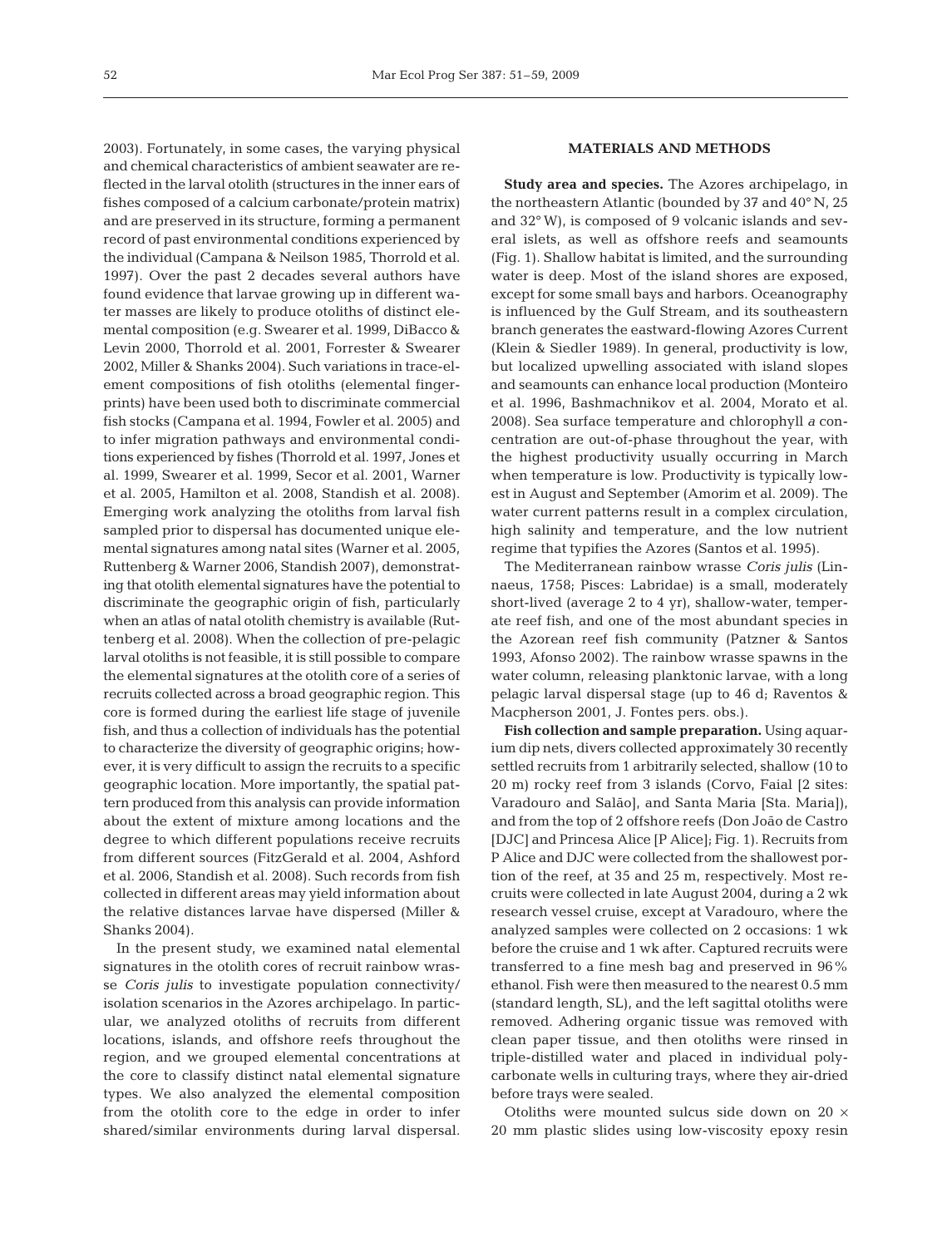

Fig. 1. *Coris julis*. Map of Azores archipelago and north Atlantic (upper right corner inset), with collection locations. Pie diagrams represent the proportion of natal signature types at each collection location; n is the total number of samples used in the statistical analysis. Black dots: recruit collection sites, DJC: Don João de Castro, P Alice: Princesa Alice, Sta Maria: Santa Maria

(Buehler Epo-Thin epoxy resin) and were hand-polished to expose the core, daily growth rings, and the settlement mark, using 3 and 9  $\mu$ m 3M diamond polishing film, until 10 to 20 µm above the visible core. The distance between the polished surface and the core was measured (in microns) using a calibrated *z*-axis on a compound microscope at 400×. The material left above the core prevented losses of core-associated material during the pre-ablation procedure. Contaminants and proteins were removed from the otolith surface prior to analysis using the procedure of Ruttenberg et al. (2005).

**Analytical methods.** The analytical procedure used to measure the elemental composition of otolith cores and transect pits followed Ruttenberg et al. (2005). We used a Finnigan MAT Element 2 sector field inductively coupled plasma mass spectrometer (ICP-MS) and a VG-UV microprobe Nd:YAG 266 nm laser ablation system. The system was outfitted with a helium carrier gas system in order to increase sensitivity through enhanced transfer of ablated particles to the ICP-MS. Argon gas was used with a microconcentric nebulizer aspirating 1% HNO<sub>3</sub>. The helium gas from the laser sample cell and the argon gas from the nebulizer were mixed in a Scott style double pass spray chamber before being introduced to the plasma.

After placing otoliths in the sample cell, the otolith core was located using a 400× objective and a video imaging system, and we then collected and analyzed 20 sequential pits in a vertical transect over the visually identified core. Each pit consisted of 8 laser pulses of 0.1 mJ at 3 Hz, and all pits in a given vertical transect were ablated in a single crater (~30 µm in diameter).

Counts were collected for the isotopes  $^{24}Mg$ ,  $^{48}Ca$ , 55Mn, 56Fe, 59Co, 63Cu, 86Sr, 110Cd, 138Ba, and 208Pb, and relatively elevated levels of Mn (at least 3-fold higher than surrounding material) were used to identify otolith cores. This feature has been shown to be an accurate indicator of the location of the natal core of the otolith for *Thalassoma bifasciatum* (a relative of *Coris julis)* recruits (e.g. Swearer et al. 1999, Ruttenberg et al. 2005, Hamilton et al. 2008). All elements associated with the core layer (Mg, Ca, Mn, Fe, Co, Cu, Sr, Ba, and Pb) were acquired using medium resolution  $(R =$ 3000, since Mn is only detectable at medium resolution) and were used to characterize the core elemental composition. After sampling the cores, we also ablated and analyzed the composition of individual pits along a transect stretching from the core to the edge of the otolith (along the longest axis). Each of these pits was sequentially sampled at medium (for Mn, Fe, Co, Cu)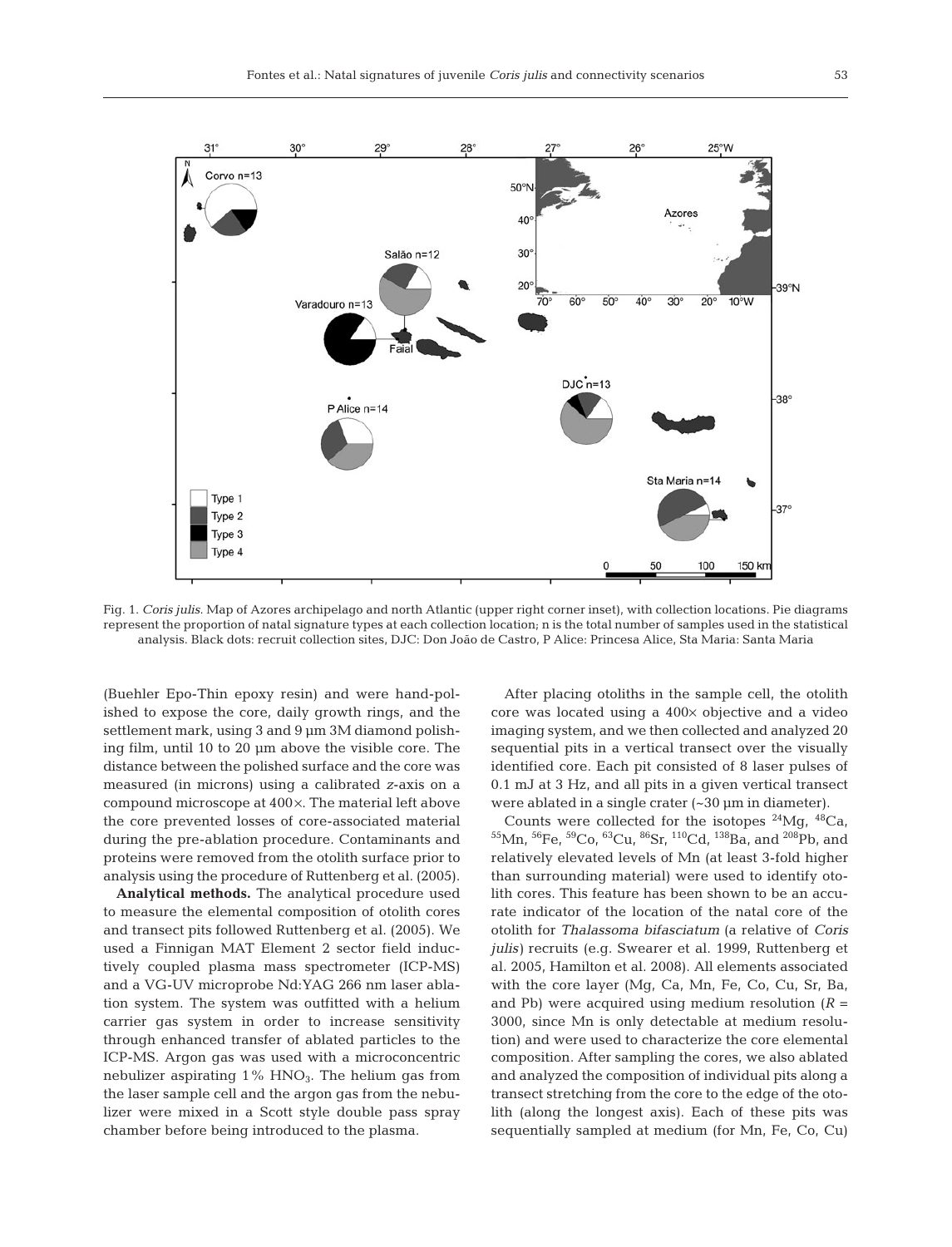and low  $(R = 300$ , for Mg, Ba, Sr, Cd, Pb) resolution. The National Institute of Standards aand Technology (NIST) precision estimates and NIST-derived mean analyte:Ca ratios showed very comparable low and medium resolution values for all elements (e.g. no significant difference between NIST low and medium resolution elemental ratios,  $p > 0.05$ ). Before acquiring data, we pre-ablated the otolith surface using 2 laser pulses to remove any surface contamination.

**Calibration.** For all elements, the ratio of analyte isotope intensity to 48Ca intensity was used to estimate the analyte:Ca ratio. These ratios were converted to molar ratios based on the isotope ratio mass bias correction calculated from calibration solutions with known analyte:Ca ratios. We analyzed solid glass standard reference material (NIST 612) along with the samples to maintain instrument analytical precision (%RSD) and detection limits (see Table 1). Detection limits were cal-

Table 1. *Coris julis.* Estimates of precision and detection limits. Values for %RSD (% relative standard deviation) are dimensionless. NIST: National Institute of Standards and Technology. Detection limit values for Mg:Ca and Sr:Ca are given in mmol mol<sup>-1</sup>, for Mn:Ca and Ba:Ca in µmol mol<sup>-1</sup>. na: not applicable

|       | NIST %RSD |                                 | Detection limit |                                 |
|-------|-----------|---------------------------------|-----------------|---------------------------------|
|       | Low.      | Medium<br>resolution resolution | Low             | Medium<br>resolution resolution |
| Mq:Ca | 0.9       | 2.9                             | 0.04            | 0.04                            |
| Mn:Ca | na        | 5.8                             | na              | 2.44                            |
| Ba:Ca | 2.2       | 15.1                            | 0.21            | 0.51                            |
| Sr:Ca | 1.0       | 4.8                             | 0.03            | 0.06                            |



Fig. 2. *Coris julis*. Discriminant function analysis of otolith cores (each point represents a single core). Plots were generated using Ba and Mg concentrations. Sampling sites are shown in Fig. 1. Circle enclosures: 95% confidence limits for the mean

culated as  $3 \times SD$  of blanks (1% HNO<sub>3</sub>), expressed as ratios to mean Ca intensities. Because Pb, Fe, Co, Cd, and Cu signal strength was low and consistently below detection limits, they were excluded from further analysis.

**Statistical analyses.** Ba and Mg concentrations were used in the following analysis because they were the 2 elements that showed the most variation among cores or sites. Mn was only used as an indicator of core location, and Sr did not differ significantly among recruit cores from different sites. Samples in which we could not detect a Mn:Ca spike, indicative of natal core, or those where concentrations of Mg or Ba were below detection limits were excluded from the analysis (11 of the 90 samples processed were excluded, i.e. 12%). All data were ln transformed as necessary to conform to the assumptions of normality.

Multivariate analysis of variance (MANOVA) repeated-measures analysis was used to determine significant differences among locations for multi-elemental fingerprints of natal otoliths, and discriminant function analysis was used to visualize the pattern of a site's natal fingerprints in multivariate space. Recruit 'natal types' for each site were classified by cluster analysis based on Ward's minimum variance hierarchical approach with Euclidean distance (JMP, SAS Institute), using otolith core concentrations of Mg and Ba (Standish et al. 2008). Elemental data were standardized (mean  $= 0$ , SD  $= 1$ ) prior to cluster analysis. To statistically determine the number of significant dimensions (or 'types') in the resulting overall classification, we used bootstrap resampling (see Pillar 1999). The stability of the partition at a given level was tested by

resampling the original data with replacement. The result of the test indicates whether any of the groups in a cluster analysis are distinct enough to reappear more often in resampling than expected on a random basis.

#### **RESULTS**

We found significant variation between locations resulting from site differences in Ba and Sr elemental concentration in otolith cores of *Coris julis* (MANOVA;  $F = 13.39$ ,  $p <$ 0.0001). Discriminant function analysis (DFA) indicated spatial differentiation between sites, particularly between Varadouro and Corvo, and between these and the remaining sites (DFA; Pillai's trace =  $0.707$ ,  $p < 0.0001$ ) (Fig. 2). Cluster analysis and bootstrap resampling revealed strong partitioning (at  $\alpha$  = 0.1) at the level of 4 natal signature types (Fig. 3), indicating that chemical natal signature types can be identified in the otolith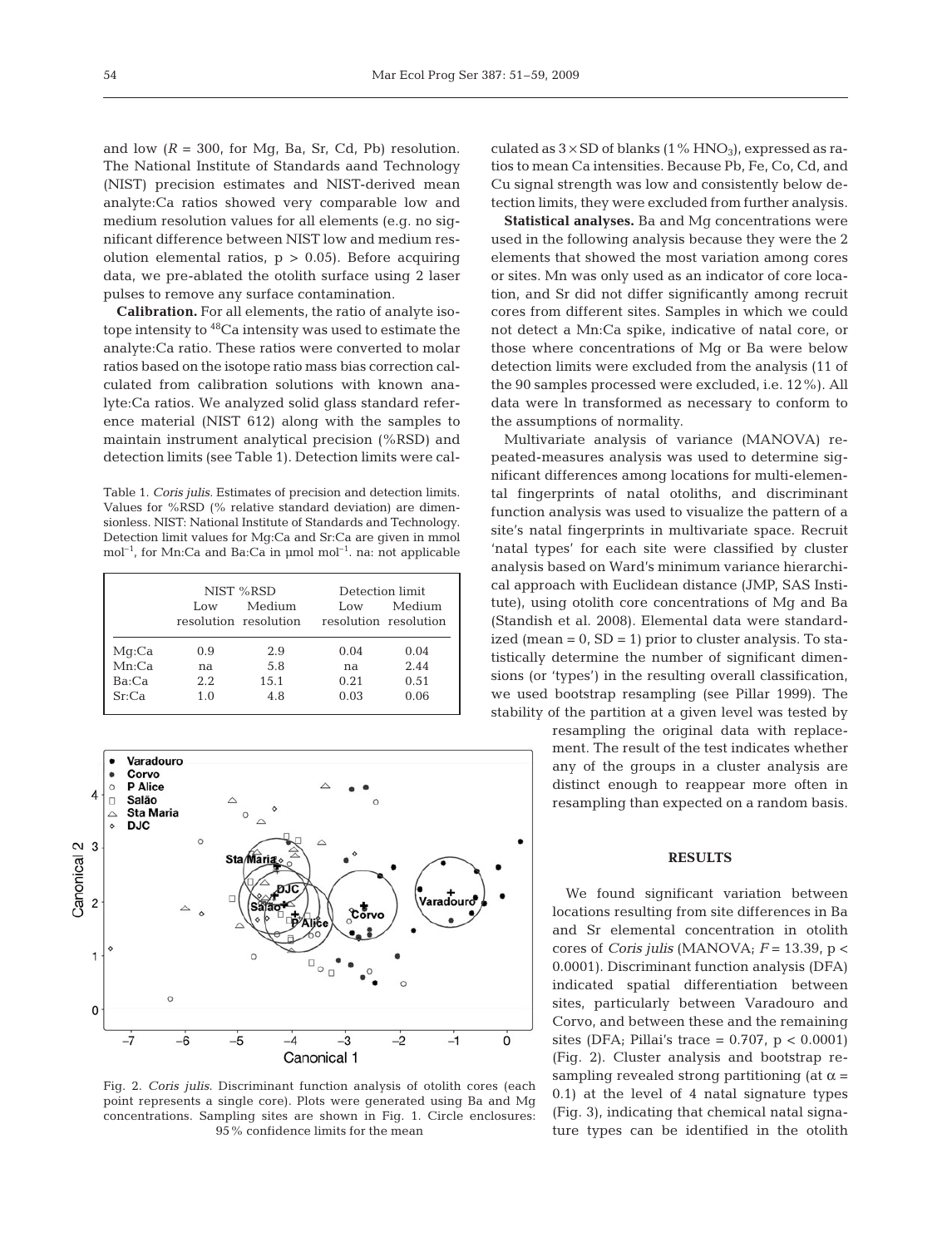cores of recruits collected across the archipelago and at 1 island. Partitioning at lower levels (greater number of clusters) did not add to site discrimination.

Natal signature Types 1 and 4 were characterized by relatively low concentrations of both Mg:Ca and Ba: Ca, with proportionally more elevated Mg:Ca relative to Ba:Ca in Type 1 and the opposite trend in Type 4 (Fig. 4). Type 2 was characterized by disproportionally high Ba:Ca and intermediate Mg:Ca concentrations, while Type 3 was distinguished by very high Mg:Ca and intermediate Ba:Ca concentrations.

Each collection location received a mixture of natal signature types, and the proportion and diversity of the natal signature types varied among these locations (Fig. 1). At 4 out of 6 collection sites, 2 offshore seamounts (P Alice and DJC) and 2 island sites (Sta. Maria and Salão), we found a mix of Types 1, 2, and 4, in variable proportions. One individual from DJC was classified as Type 3. A very different natal type composition was found at the most northwestern site (Corvo Island),



Fig. 3. *Coris julis*. Cluster solution using Ward's minimum variance approach to cluster analysis of otolith core chemistry recruits. Partition at the 4-cluster level was determined by the bootstrap resampling method. For type definition see 'Results' and Fig. 4



Fig. 4. *Coris julis*. Mean elemental concentrations (±1 SE) in recruit otolith cores grouped by natal type

where Natal Type 4 was absent and Type 1 was dominant. The most distinctive type composition was found at Varadouro (Faial Island, south shore), where the generally rare Type 3 was almost exclusively found along with a small proportion of Natal Type 1 (Fig. 1). At the smallest scale, within Faial Island, natal type composition was clearly dissimilar between south and north shore collection sites, which only shared natal signature Type 1, the least abundant natal type at both sampling locations.

Average elemental concentration trajectories from core to edge of recruits from the 2 offshore collection sites (DJC and P Alice) and the smallest island, Corvo, were typically asymmetrical, that is, average elemental concentration of at least one of the elements tended to be relatively higher or lower at the core than at the otolith edge (Fig. 5). Conversely, for recruits collected at the remaining island sites, we found that elemental concentrations along the otolith growth axis tended to be highest at the core and edge and lowest over the otolith portion corresponding to the pelagic stage. In particular, a comparison of the elemental trajectories between the 2 Faial Island sites (Varadouro and Salão; Fig. 5) suggested different pelagic dispersal histories.

## **DISCUSSION**

In the present study, we found enough variability in trace element concentrations in the otolith cores of recently settled *Coris julis* from several locations to result in 4 unique natal elemental signature types. Given the impossibility of characterizing all possible sources in the region, the presence of some natal types at all sampling locations (e.g. Type 1) provides little or no useful information about population connectivity, because this pattern may result from either the settlement of recruits from multiple origins with similar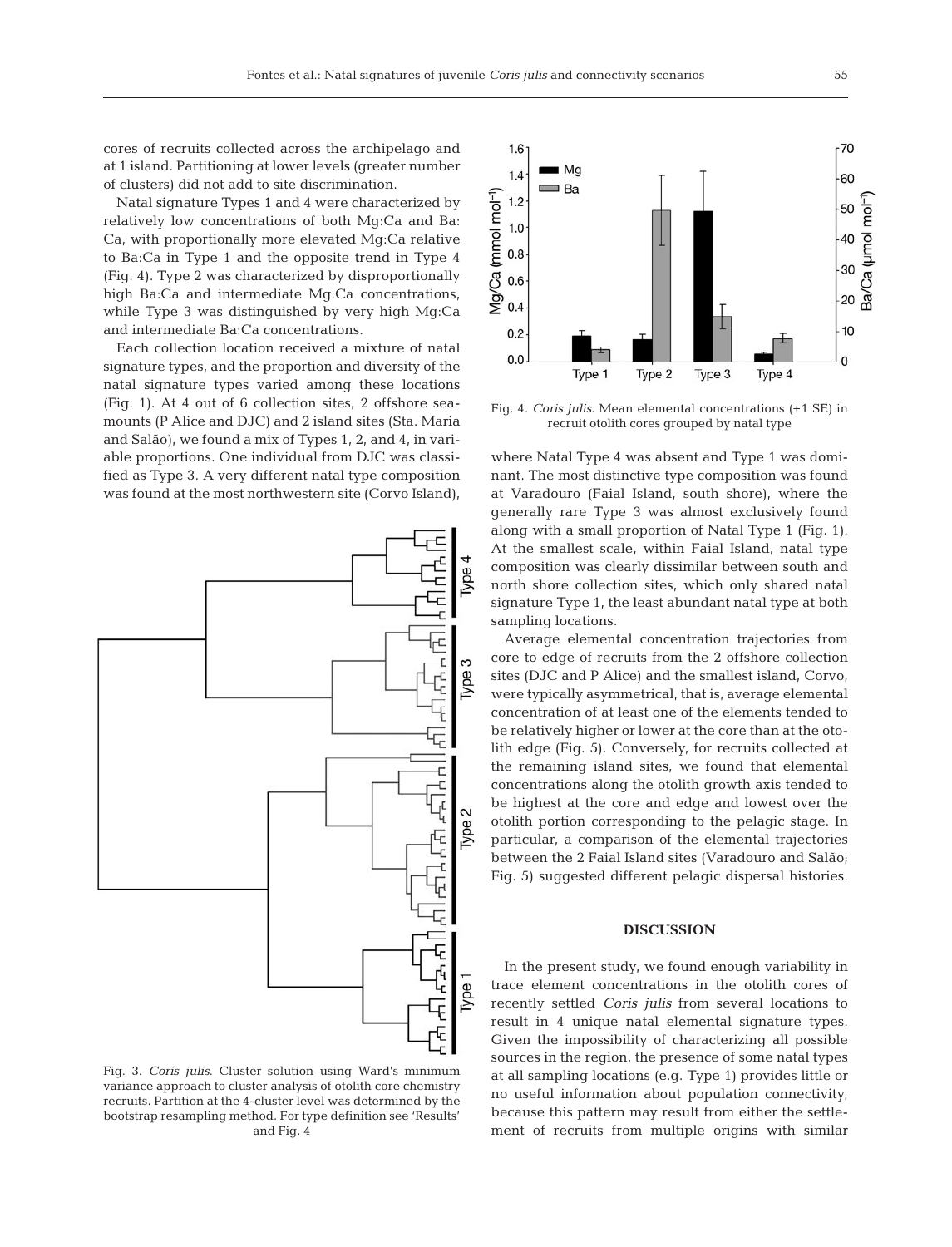

Fig. 5. *Coris julis*. Otolith elemental profiles depicting average Mg:Ca and Ba:Ca concentrations (±1 SE) along temporal transects (from core to edge) for recruits collected at each site. Dashed lines represent overall means for each element, black for Mg:Ca and gray for Ba:Ca concentrations. Sampling sites are shown in Fig. 1

water chemistry (identical source signatures) or from the settlement of recruits with common origin. On the contrary, differences among sites in natal type composition are more informative because they suggest multiple distinct sources of replenishment (Standish et al. 2008). This was particularly evident at the smallest scale, where most of the recruits collected at the south shore of Faial Island (Varadouro) were classified as Type 3. This natal type was not found among the north shore (Salão) recruits, or at most of the remaining sites. This particular result strongly suggests that population connectivity via larval dispersal may be more limited than expected (at the scale of 10s of kilometers) at this relatively small island. In addition, elemental profiles from core to edge are quite different for recruits collected at these 2 sites. Such differences are usually indicative of the presence of dissimilar water masses encountered during pelagic development, thus suggesting different larval sources (Patterson et al. 2005). Nevertheless, until more information on the spatial scale of the source populations is available, we must consider the possibility that, although multiple natal types likely correspond to different geographical origins, such sources may not necessarily correspond to demographically distinct populations (see Warner et al. 2005, Ruttenberg & Warner 2006).

We also found that both the cores and edges of Varadouro recruit otoliths were enriched in Mg, suggesting that these larvae hatched and settled in relatively Mg-enriched water, possibly in the same water mass. If this is true, our findings are in line with the emerging view that larval dispersal and population connectivity may be more limited than previously thought. Evidence is accumulating for self-recruitment occurring over scales as small as individual reefs (e.g. Jones et al. 1999, Swearer et al. 1999, Cowen et al. 2006, Almany et al. 2007). Elevated otolith elemental profiles, from core to post-settlement, with relatively high concentrations during the larval phase, have been associated with local larval retention of other wrasses (e.g. Swearer et al. 1999, Hamilton et al. 2008). Although average Mg:Ca levels tended to drop between the otolith core and edge, following an expected trend (Ruttenberg et al. 2005), the middle portion of the oto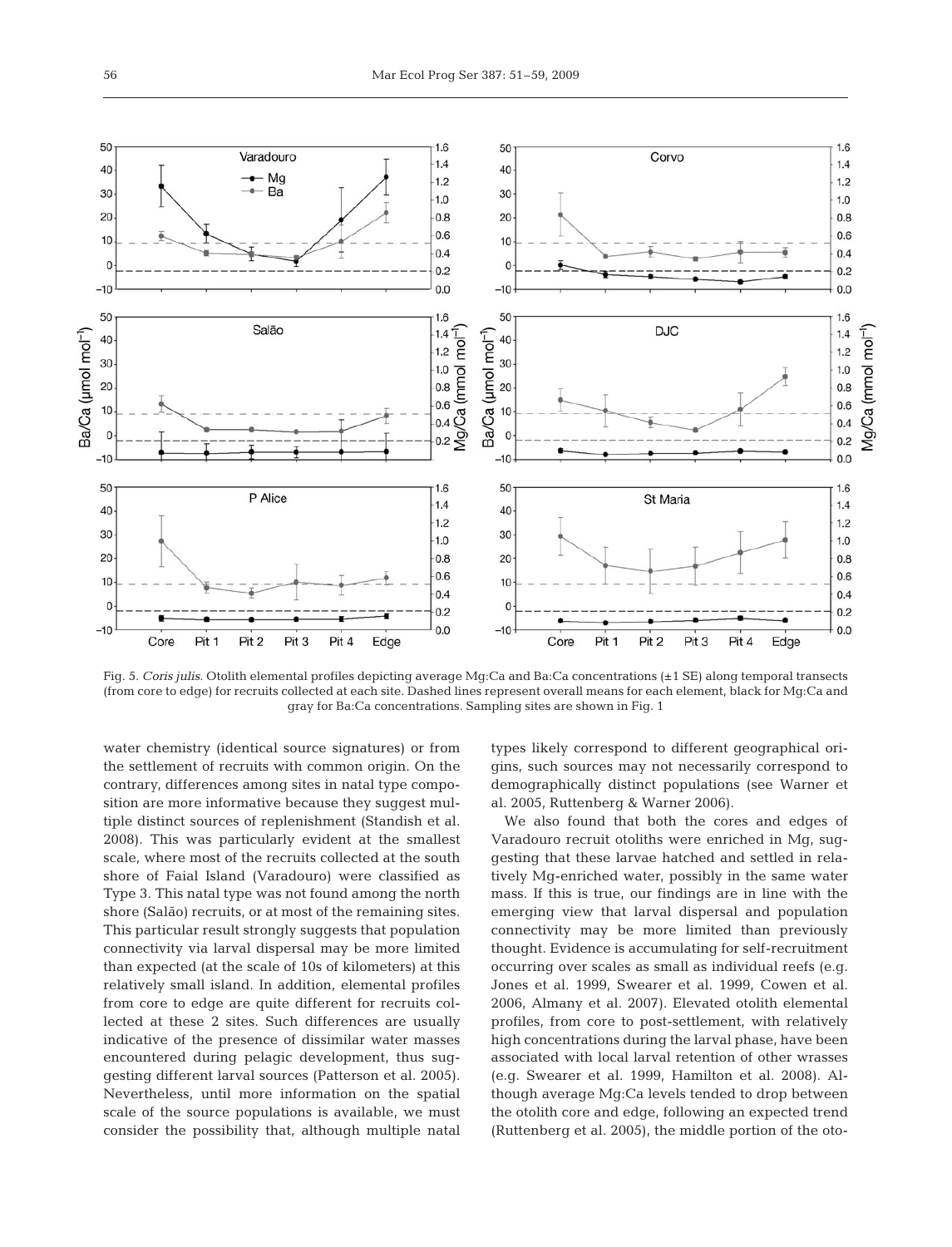liths of Varadouro recruits was still more enriched relative to those at other sites. The massive deposits of sand and ash on the Capelinhos volcano, rich in MgO (Torre de Assução 1959), are exposed to continuous wave, rain, and wind erosion. The resulting persistent runoff and the predominant west and northwest swells (Carvalho 2003) suggest that Capelinhos could be the natural source of Mg for Varadouro recruits. Preliminary data from a tidal circulation model also suggest that Varadouro Bay is on the island lee (M. Juliano pers. comm.), where a higher potential for larval retention is expected (Swearer et al. 2002). Tempera (2008) also found negative anomalies of sea surface temperature (SST) and positive anomalies of chlorophyll *a* (AVHRR) for this inshore area, further supporting this argument.

Recent studies have documented extensive variation in natal signatures among broods within a site or region (Warner et al. 2005, Zacherl 2005, Ruttenberg & Warner 2006). If sufficiently strong, among-brood differences could confound the interpretations of the spatial analysis of natal types by producing distinct natal types that reflect differences between broods within a location rather than the contribution of distinct source locations (Standish 2007). The Varadouro recruits used in the present study were collected on 2 sampling dates almost a month apart, and are likely 2 different cohorts. Despite this, almost all recruits from Varadouro were classified as Natal Type 3, suggesting some temporal continuity of natal origin and water chemistry conditions at the natal origin. If maternal provisioning affects the chemistry of natal otoliths, internal brooders (like rockfish, genus *Sebastes)* or species that lay larger benthic eggs (such as damselfish, *Stegastes beebei)* may have stronger maternal effects than those with smaller pelagic eggs, such as *Coris julis*, but this idea has yet to be tested explicitly (Ruttenberg & Warner 2006).

At the larger scale (100s of kilometers), we found an important difference in natal type composition between the northwesternmost island Corvo and the remaining southeastern sites: Natal Type 4 was absent in Corvo. This result is consistent with the hypothesis that Corvo does not rely on the source or sources of Natal Type 4, which appear to significantly contribute to most southeastern sites (Sta. Maria, DJC, P Alice, Salão). Larval dispersal patterns are likely to be a result of many factors, including ocean currents and larval behavior (Schmitt & Holbrook 2002, Cowen et al. 2006). The mid-Atlantic Ridge is a potential barrier to larval dispersal along the Azores, because it separates Corvo, on the warmer western ocean basin, from the remaining sites located on the colder eastern sub-tropical ocean basin (Bashmachnikov et al. 2004). This means that oceanographically, Corvo is partially isolated from the remaining sampled locations, which could explain the differences found in natal type composition.

Aurelle et al. (2003) detected some genetic differentiation between *Coris julis* populations from Corvo and Sta. Maria (although these differences were statistically non-significant after sequential Bonferroni correction). Stockley et al. (2005) also suggested some restriction of gene flow for *Pagellus bogaraveo* between the western islands and the rest of the archipelago, though evidence for this is weak. Genetic approaches may not have sufficient resolution to quantify natal homing unless straying is negligible over evolutionary time scales (Thorrold et al. 2001).

While the absence of unique natal elemental types at given locations can provide information regarding barriers to larval dispersal, similarities in the natal signature types, such as those we found from Salão to Sta. Maria, do not provide unequivocal information regarding dispersal patterns or contributing sources (Standish 2007). Although not conclusive, the elemental trajectories found along the otolith growth axis and, in particular, the differences in Ba:Ca concentration between the core and edge suggest that some proportion of the recruits to the 2 offshore reefs (DJC and P Alice) and Corvo were probably not produced locally. Such a pattern may arise when the water chemistry at the natal origin of recruits has a different geochemical signature relative to the place of settlement.

The fact that we found more variable otolith natal type composition over the smallest scale (10s of kilometers) relative to the broad scale (100s of kilometers) is not surprising. Recent work by Ruttenberg & Warner (2006), comparing the chemistry of natal otoliths of a damselfish *Stegastes beebei* from the Galapagos Islands, also found little natal elemental variation at the largest scale (100 km), despite the significant differences found at smaller scales (10s of kilometers). This result highlights the importance of matching the study scale with the scale of chemical variation and the dispersal scale of the study organism when using otolith chemistry to track larval dispersal (Ruttenberg & Warner 2006).

In summary, the present study demonstrates the use of natal elemental signatures in the otolith cores of fish recruits to examine larval dispersal patterns among and at individual islands. Natal elemental signatures in the otolith cores of *Coris julis* varied sufficiently to produce distinct geochemical signature types. The spatial pattern of natal elemental types revealed that locations along the archipelago received a mixture of natal types, suggesting that a number of sources contributed to recruitment. Moreover, we found strong differences in the occurrence of specific natal types at small scales (10s of kilometers), suggesting limited connectivity at a relatively small island.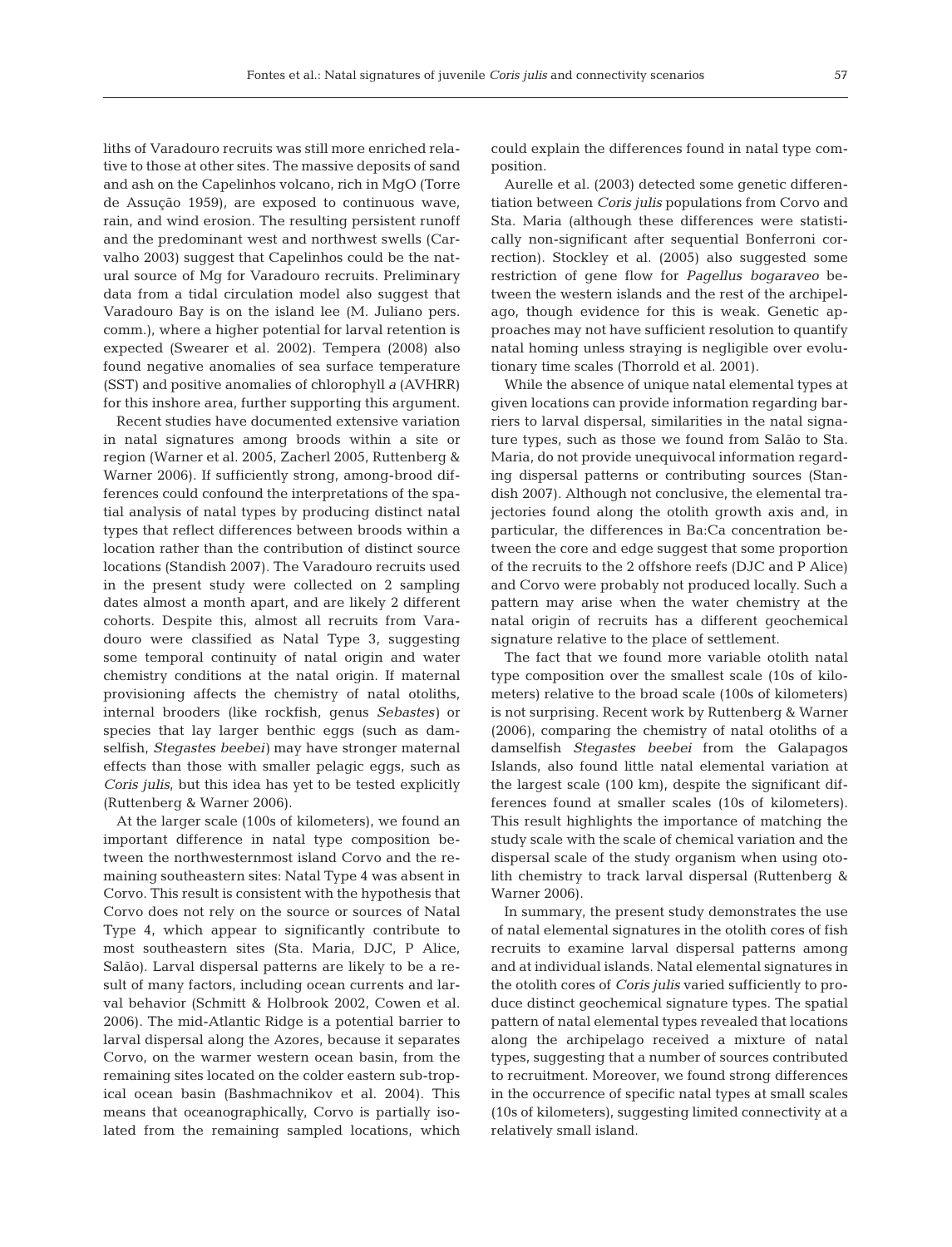*Acknowledgements.* We sincerely thank B. Ruttemberg, F. Cardigos, G. Paradis, J. Barr, J. Standish, R. Bettencourt, R. Ferraz, N. Serpa, S. Hamilton, and RV 'Arquipélago' and RV 'Águas Vivas' crews for helping with sample collections and laboratory work. For individual support, J. Fontes thanks FCT/MCTES (SFRH/BD/12788/2003 and FLAD). IMAR-DOP is UI&D No. 531 funded through the Programmatic and Pluriannual programs of FCT/MCTES and Azorean DRCT, part FEDER. This paper is a contribution to MAREFISH (FCT — POCTI/BSE/41207/2001) and MARMACII (INTERREG/05/MAC/4.2/A4).

#### LITERATURE CITED

Afonso P (2002) Spatial patterns in the littoral fish community of the Azores. MS thesis, University of Coimbra, Coimbra

- ► Almany GR, Berumen ML, Thorrold SR, Planes S, Jones GP (2007) Local replenishment of coral reef fish populations in a marine reserve. Science 316:742–744
- ▶ Amorim P, Figueiredo M, Machete M, Morato T, Martins A, Santos RS (2009) Spatial variability of seabird distribution associated with environmental factors: a case study of marine Important Bird Areas in the Azores. ICES J Mar Sci 66:29–40
- ▶ Ashford JR, Arkhipkin AI, Jones CM (2006) Can the chemistry of otolith nuclei determine population structure of Patagonian toothfish *Dissostichus eleginoides*? J Fish Biol 69:708–721
- ► Aurelle D, Guillemaud T, Afonso P, Morato T, Wirtz P, Santos RS, Cancela ML (2003) Genetic study of *Coris julis* (Osteichtyes, Perciformes, Labridae) evolutionary history and dispersal abilities. C R Biol 326:771–785
- ► Bashmachnikov I, Lafon V, Martins A (2004) SST stationary anomalies in the Azores region. Proc SPIE 5569:148–155
- ► Campana SE, Neilson JD (1985) Microstructure of fish otoliths. Can J Fish Aquat Sci 42:1014–1032
- ► Campana SE, Fowler AJ, Jones CM (1994) Otolith elemental fingerprinting for stock identification of Atlantic cod (*Gadus morhua)* using laser-ablation ICPMS. Can J Fish Aquat Sci 51:1942–1950
	- Carvalho F (2003) Elementos do clima de agitação marítima no Grupo Central dos Açores (Mar Alto). Instituto de Meteorologia, Lisbon
	- Cowen RK, Sponaugle S (2009) Larval dispersal and marine population connectivity. Annu Rev Mar Sci 1:444–466
- ► Cowen RK, Paris CB, Srinivasan A (2006) Scaling of connectivity in marine populations. Science 311:522–527
	- DiBacco C, Levin LA (2000) Development and application of elemental fingerprinting to track the dispersal of marine invertebrate larvae. Limnol Oceanogr 45:871–880
	- FitzGerald JL, Thorrold SR, Bailey KM, Brown AL, Severin KP (2004) Elemental signatures in otoliths of larval walleye pollock (*Theragra chalcogramma)* from the northeast Pacific Ocean. Fish Bull (Wash DC) 102:604–616
- ► Forrester GE, Swearer SE (2002) Trace elements in otoliths indicate the use of open-coast versus bay nursery habitats by juvenile California halibut. Mar Ecol Prog Ser 241:201–213
- ▶ Fowler AJ, Gillanders BM, Hall KC (2005) Relationship between elemental concentration and age from otoliths of adult snapper (*Pagrus auratus*, Sparidae): implications for movement and stock structure. Mar Freshw Res 56:661–676
- ► Hamilton SL, Regetz J, Warner RR (2008) Postsettlement survival linked to larval life in a marine fish. Proc Natl Acad Sci USA 105:1561–1566
- Jones GP, Milicich MJ, Emslie MJ, Lunow C (1999) Self-➤ recruitment in a coral reef fish population. Nature 402: 802–804
- ► Kinlan BP, Gaines SD (2003) Propagule dispersal in marine and terrestrial environments: a community perspective. Ecology 84:2007–2020
- Klein B, Siedler G (1989) On the origin of the Azores current. ➤ J Geophys Res B 94:6159–6168
- ► Leis JM, Carson-Ewart BM (1998) Complex behaviour by coral-reef fish larvae in open-water and near-reef pelagic environments. Environ Biol Fishes 53:259–266
- ► Miller TJ, Shanks A (2004) Evidence for limited larval dispersal in black rockfish (*Sebastes melanops)*: implications for population structure and marine-reserve design. Can J Fish Aquat Sci 61:1723–1735
- ► Monteiro LR, Ramos JA, Furness RW, DelNevo AJ (1996) Movements, morphology, breeding, molt, diet and feeding of seabirds in the Azores. Colon Waterbirds 19:82–97
- ► Morato T, Varkey DA, Dâmaso C, Machete M and others (2008) Evidence of a seamount effect on aggregating visitors. Mar Ecol Prog Ser 357:23–32
- ► Patterson HM, Kingsford MJ, McCulloch MT (2005) Resolution of the early life history of a reef fish using otolith chemistry. Coral Reefs 24:222–229
	- Patzner RA, Santos RS (1993) Ecology of rocky littoral fishes of the Azores. Cour Forschungsinst Senckenb 159:423–427
	- Pillar VD (1999) How sharp are classifications? Ecology 80: 2508–2516
- ► Raventos N, Macpherson E (2001) Planktonic larval duration and settlement marks on the otoliths of Mediterranean littoral fishes. Mar Biol 138:1115–1120
- ► Ruttenberg BI, Warner RR (2006) Spatial variation in the chemical composition of natal otoliths from a reef fish in the Galapágos Islands. Mar Ecol Prog Ser 328:225–236
- ▶ Ruttenberg BI, Hamilton SL, Hickford MJH, Paradis GL and others (2005) Elevated levels of trace elements in cores of otoliths and their potential for use as natural tags. Mar Ecol Prog Ser 297:273–281
- ▶ Ruttenberg BI, Hamilton SL, Warner RR (2008) Spatial and temporal variation in the natal otolith chemistry of a Hawaiian reef fish: prospects for measuring population connectivity. Can J Fish Aquat Sci 65:1181–1192
- ► Sale PF, Cowen RK, Danilowicz BS, Jones GP and others (2005) Critical science gaps impede use of no-take fishery reserves. Trends Ecol Evol 20:74–80
- ► Santos RS, Hawkins S, Monteiro LR, Alves M, Isidro EJ (1995) Marine research, resources and conservation in the Azores. Aquat Conserv Mar Freshw Ecosyst 5:311–354
- ► Schmitt RJ, Holbrook SJ (2002) Correlates of spatial variation in settlement of two tropical damselfishes. Mar Freshw Res 53:329–337
- ► Secor DH, Rooker JR, Zlokovitz E, Zdanowicz VS (2001) Identification of riverine, estuarine, and coastal contingents of Hudson River striped bass based upon otolith elemental fingerprints. Mar Ecol Prog Ser 211:245–253
	- Standish JD (2007) Use of otolith trace-elemental signatures to identify larval connectivity and dispersal patterns in a temperate marine fish. PhD thesis, University of California, Santa Barbara, CA
- ► Standish JD, Sheehy M, Warner RR (2008) Use of otolith natal elemental signatures as natural tags to evaluate connectivity among open-coast fish populations. Mar Ecol Prog Ser 356:259–268
- Stockley B, Menezes G, Pinho MR, Rogers AD (2005) Genetic population structure in the black-spot sea bream (*Pagellus bogaraveo* Brunnich, 1768) from the NE Atlantic. Mar Biol 357:793–804 ➤
- ► Swearer SE, Caselle JE, Lea DW, Warner RR (1999) Larval retention and recruitment in an island population of a coral-reef fish. Nature 402:799–802